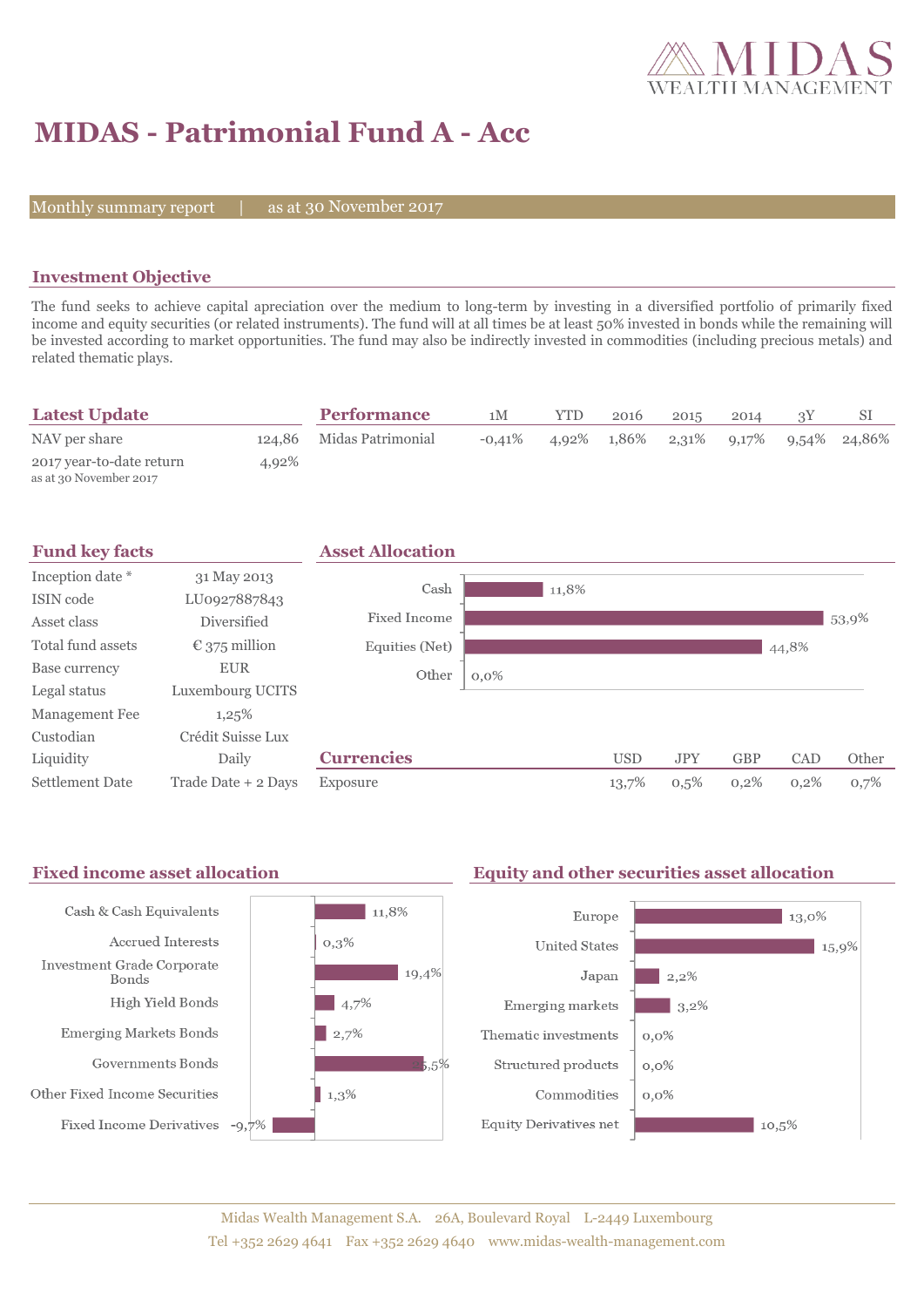

# **MIDAS - Patrimonial Fund A - Acc**

Monthly summary report | as a 30 November 2017

| Top 10 fixed income holdings         | <b>YTM</b> | Rating     | Weight  | <b>Fixed income rating breakdown</b> |
|--------------------------------------|------------|------------|---------|--------------------------------------|
| DEUTSCHLAND REP : DBR 0 1/2 08/15/27 | $0,3\%$    | <b>AAA</b> | 5,4%    |                                      |
| SPANISH GOV'T: SPGB 1.45 10/31/27    | $1,5\%$    | $BBB+$     | 5,3%    | <b>AAA</b><br>10,4%                  |
| PORTUGUESE OT'S : PGB 27/8 07/21/26  | 1,7%       | BBB-       | 3,8%    | 5,8%<br>AA                           |
| BTPS: BTPS 0.35 11/01/21             | $0,3\%$    | <b>BBB</b> | 3,5%    | $0,0\%$<br>А                         |
| FRANCE O.A.T.: FRTR 0 1/2 05/25/25   | $0,2\%$    | AA         | $3,0\%$ | <b>BBB</b><br>46,9%                  |
| BTPS I/L: BTPS 0.1 05/15/22          | 0,7%       | <b>BBB</b> | $2,0\%$ | <b>BB</b><br>7,5%                    |
| CELLNEX TELECOM : CLNXSM 27/8 04/18  | 2,1%       | $BB+$      | 1,7%    | B<br>10,2%                           |
| BOLLORE SA: BOLFP 2 01/25/22         | 1,1%       | NR.        | $1,7\%$ | <b>CCC</b><br>$0,0\%$                |
| GAZPROMBANK: GPBRU 3.984 10/30/18    | 0,9%       | $BB+$      | 1,6%    | <b>NR</b><br>19,4%                   |
| ILIAD : ILDFP 1 1/2 10/14/24         | 1,3%       | <b>NR</b>  | 1,6%    |                                      |

| 18,4% |
|-------|
| 13,3% |
| 20,8% |
|       |
|       |
|       |
|       |
| 10,4% |

# **Top 5 funds and other holdings**

| Nordea Stable Emerging Markets Equity Fund | 2,5%    |
|--------------------------------------------|---------|
| Amundi ETF TOPIX EUR Hedged Daily          | $2.2\%$ |
| MM Convertible Europe                      | 1,3%    |